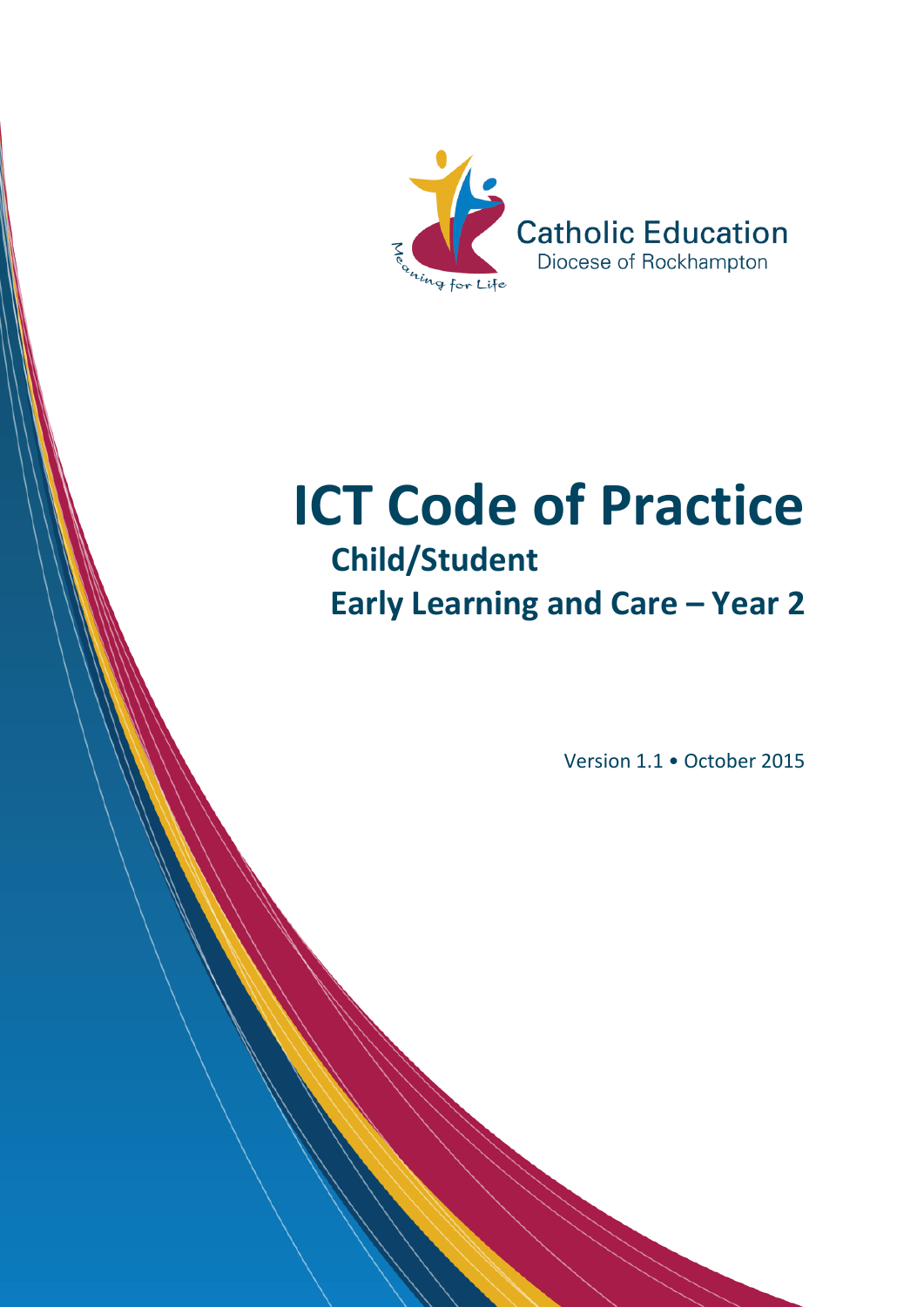# **Contents**

| 6. |                                                  |  |
|----|--------------------------------------------------|--|
| 7. | Google Apps for Education - Advice for Parents 6 |  |

Parent/guardian Letter of Agreement……..…………….………7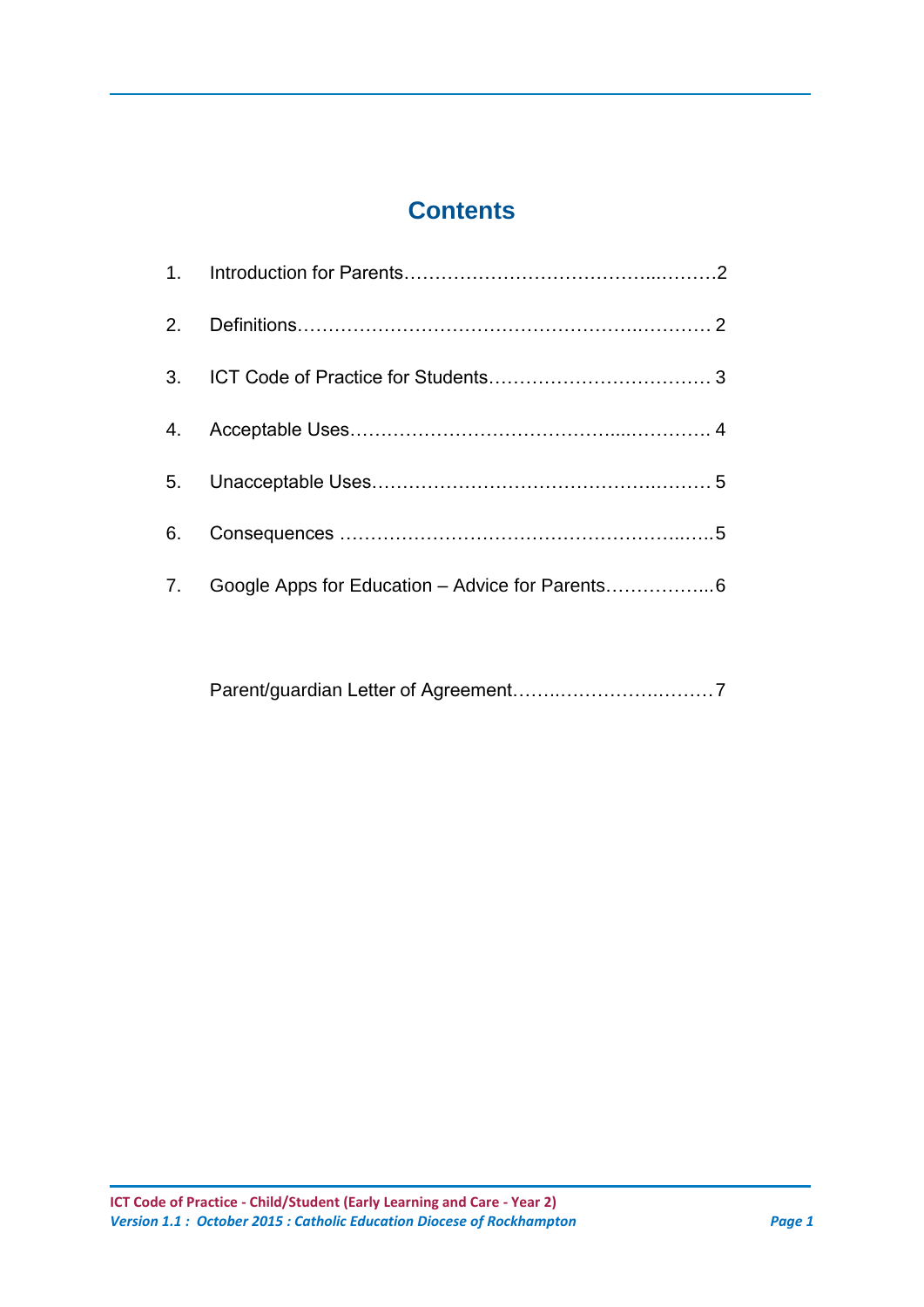## **1. Introduction for Parents**

The purpose of Information and Communication Technologies (ICT) at **<….insert school/service name here….>** is to:

- enhance student learning opportunities
- promote student achievement
- support student school communication
- <…schools/services add more here if required….>

The use of ICT within schools/services should be safe, responsible, legal, appropriate and for educational purposes and should follow the guidelines outlined in this Code of Practice.

This ICT Code of Practice applies to the use of all school/service related ICT for educational purposes, whether provided by the school or the student.

Parents/guardians must read and sign this ICT Code of Practice after discussions with their child. It should then be returned to <…insert school/service details here  $\geq$ .

#### **2. Definitions**

The following words are commonly used within this Code of Practice and are defined as follows to assist you in reading this document:

- "**Catholic Education**" means The Roman Catholic Trust Corporation for the Diocese of Rockhampton trading as Catholic Education Rockhampton. Catholic Education includes the Diocesan Catholic Education Office (DCEO), Catholic systemic schools, services and work sites in the Diocese of Rockhampton.
- "**Student**" means persons (children) enrolled within a Catholic Education school/service within the Diocese of Rockhampton.
- "**Information and Communication Technologies**" (ICT) means any electronic devices or services which allow users to record, send or receive information, in audio, text, image or video form. These devices or services may include but are not restricted to standalone and networked:
	- computer systems and related applications such as email and internet;
	- social media;
	- mobile devices:
	- communication equipment;
	- output devices such as printers;
	- imaging tools such as video or still cameras;
	- audio tools such as audio recording devices;
	- software applications and externally provided electronic services.

"**Social media**" means websites and applications and any other service or device which enable a user to create and share content or to participate in social networking.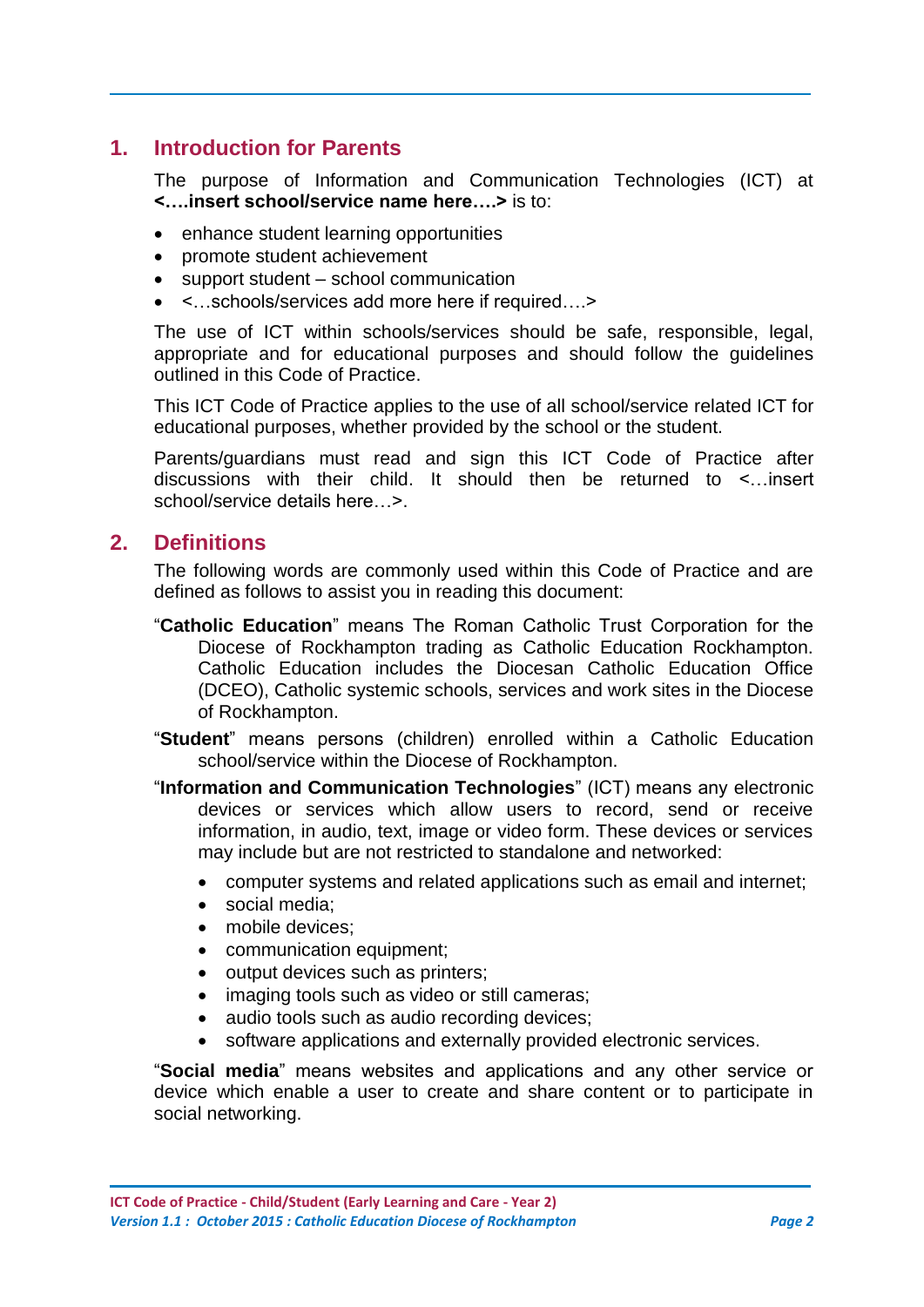## **3. ICT Code of Practice for Students**

At **<….insert school/service name here**….> we have technologies to help us learn. These may include:



<…schools/services add more here if required….>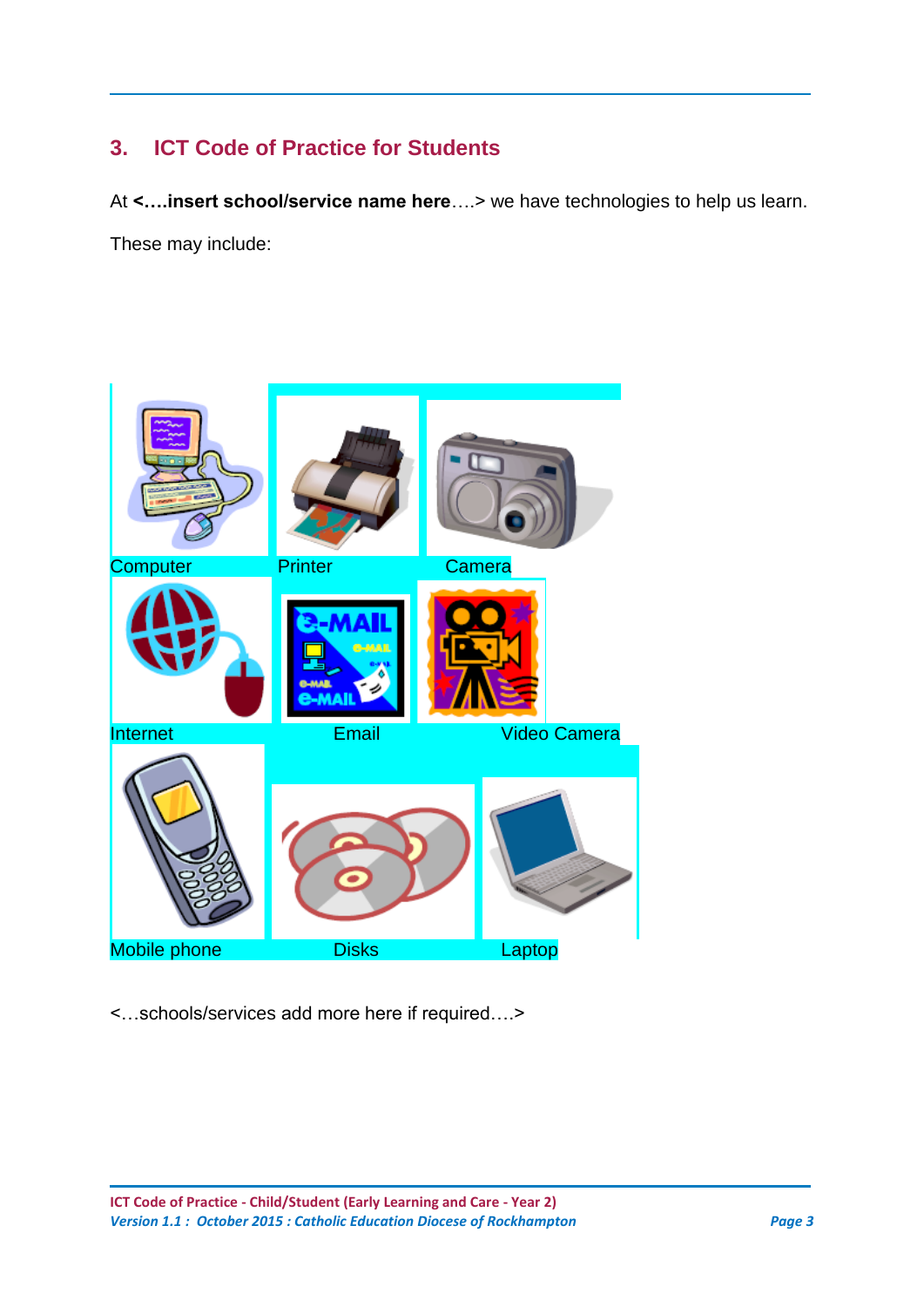#### **4. Acceptable Uses**

When we use technology I should:

#### **Keep yourself cyber safe**

Keep my password safe



Tell my teacher or grown-up if I see something that makes me feel unsafe



**Respect others** Share the technology and wait for my turn



**Respect resources** Use the technologies safely



Use the files, programs, internet or email as shown by my teacher



Take care of the technologies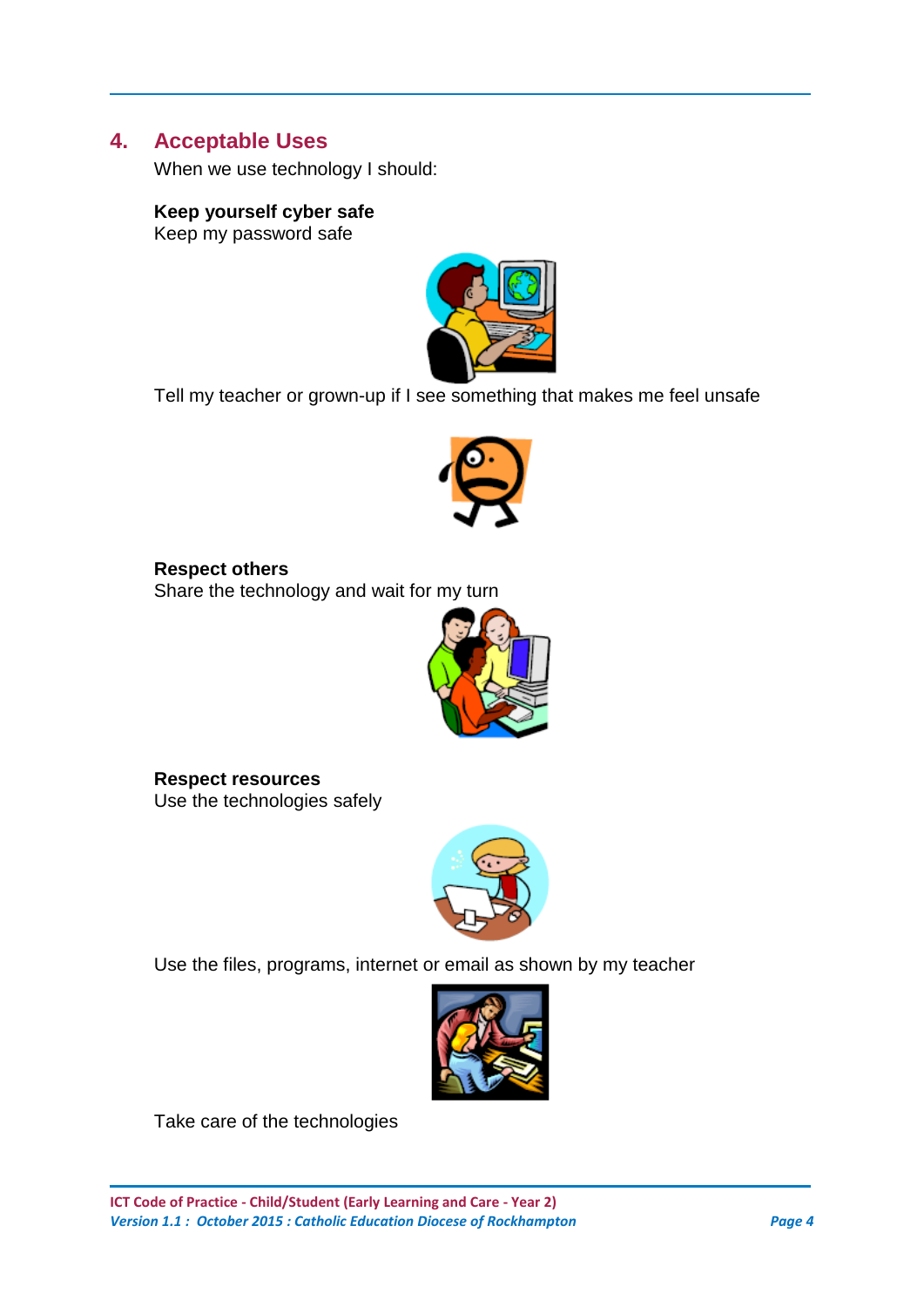

## **5. Unacceptable Uses**

I should NOT: Say unkind things about other people online

I should NOT:

Share my full name, date of birth / age or send my photo using technologies without teacher/parent supervision.



I should NOT:

Use internet social networks, online chats, discussion groups or mailing lists without teacher/parent supervision.

## **6. Consequences**

If I break these rules: I may not be able to use the technologies.

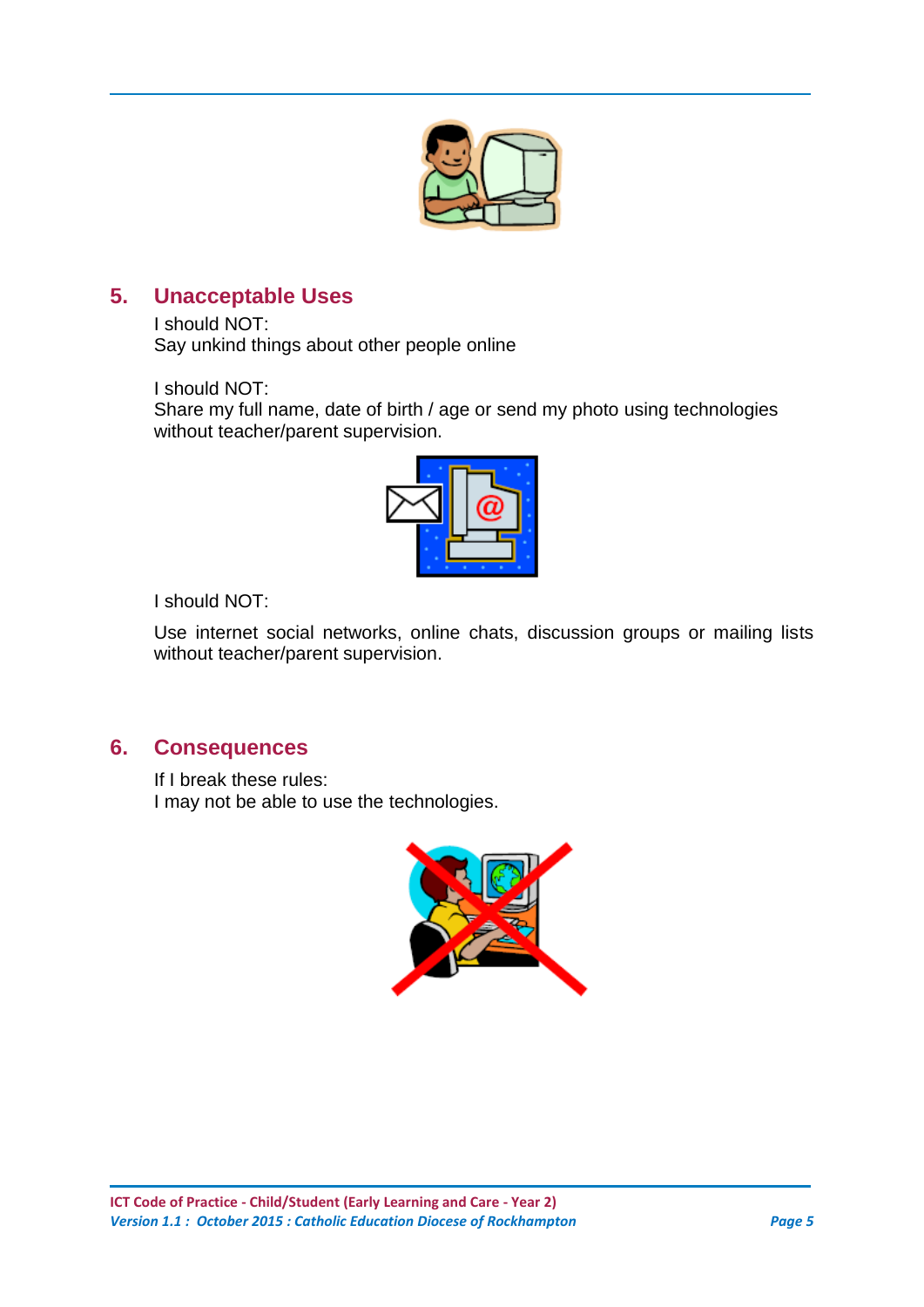## **7. Google Apps for Education – Advice for Parents**

- 7.1 All students in Rockhampton Catholic Education and 15 other Catholic Dioceses in QLD and NSW have access to a very powerful collection of educational tools - Google Apps for Education (**GAFE**).
- 7.2 All students have access to this collaborative Virtual Learning Environment (VLE) which includes:
	- email
	- calendars
	- google documents
	- presentations,
	- blogs,
	- spreadsheets,
	- forms,
	- groups,
	- sites,
	- maps and
	- video.
- 7.3 Catholic Education Rockhampton provides email, document creation and online storage for learning through the Google Apps for Education service.
	- Emails, email account details and data may be transferred, stored and processed in the United States or any other country utilised by Google to provide the Google Apps services.
	- In using the school's email system and Google Applications students (with parent permission) consent to the transfer, processing and storage of that information.
- 7.4 The CENet Agreement with Google and the actions taken by Dioceses to establish ICT Codes of Practice will ensure the protection of personal information in accordance with national privacy, data usage, and data security quidelines.
	- All advertising is disabled for education users to ensure that there is no tracking of school emails or web browsing.
	- All mail is automatically scanned to perform spam filtering, virus detection and to block inappropriate content.
	- Authorised staff within Catholic Education will have the ability to access, monitor, and audit emails and associated data as well as internet sites visited for the purposes of managing the system and ensuring its proper use.